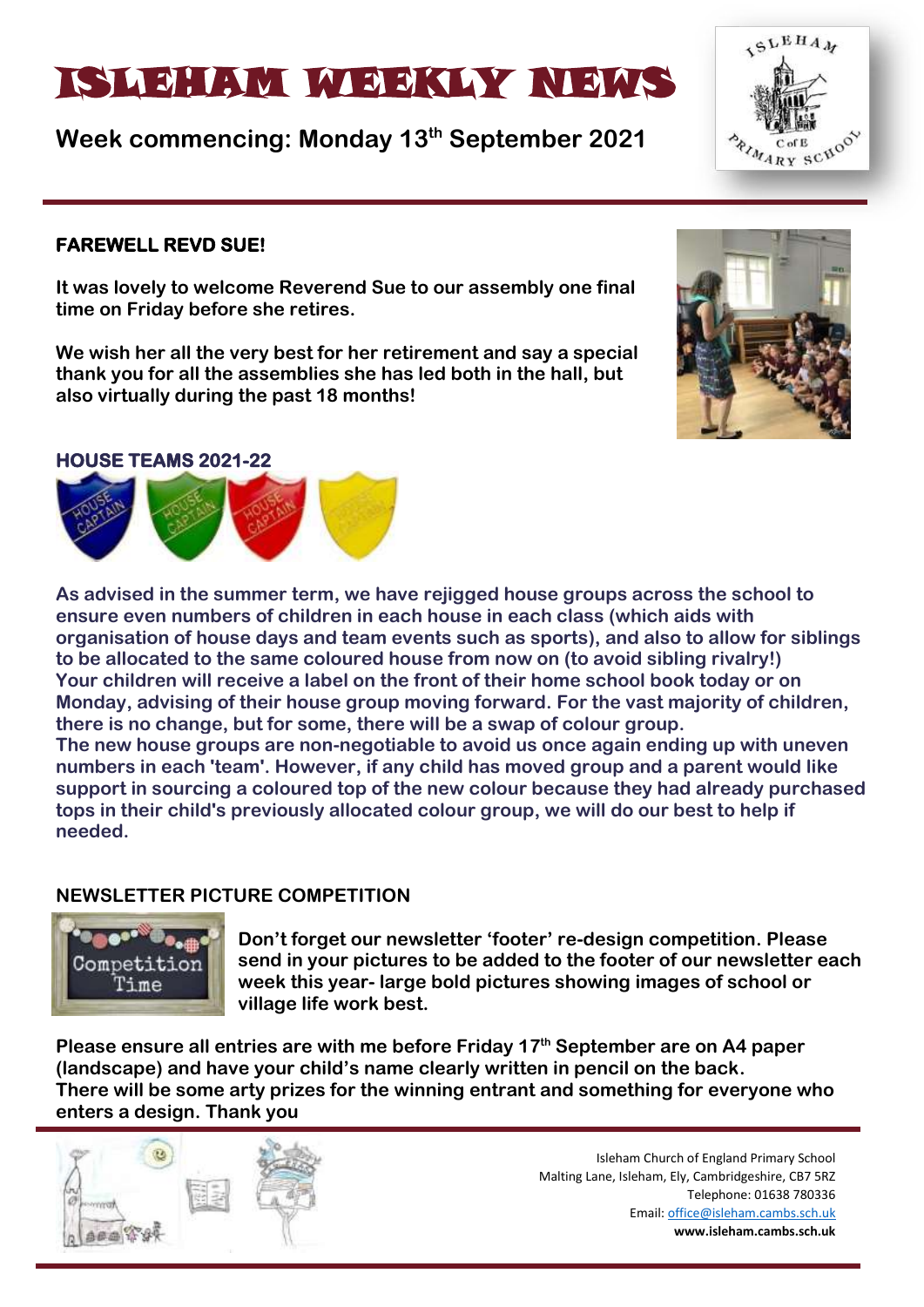### **HOME SCHOOL BOOKS**



**Please help your child by checking for messages each day and recording what you have read at home.** 

**Please look after the book and keep it flat in your child's book bag or a sturdy wallet with your child's reading or library book. Replacements cost £3 each. Thank you.** 

### **ASSEMBLIES & MUSIC THIS WEEK**

**This week we will continue exploring our school rules and our Christian values, as well as preparing for our Harvest Festival which will be taking place on the 1st October 2021. We will be celebrating the achievements of Emma Radacanu in winning the US Tennis Open**

#### and the Chearty Chearty Chearty Chearty Chearty Chearty Chearty Chearty Chearty Chearty Chearty Chearty Chearty Chearty Chearty . . . . . . . . . . . . . . . . . . . . . . . . . . . . . . . . . . *<u>WWWW</u>* M Monday Tuesday Wednesday Thursday Friday Freshly Poppy seed Rosemary Wholemeal **Garlic bread** Focaccia baked bread bloomer wholemeal Fish **Roasted Pork with Fingers/Fishless** Menu choice Beef Burger in a **Macaroni Cheese Beef Lasagne** roasted potatoes & **Fingers &** Bun 1 chips with garden Yorkshire pudding peas or beans Menu choice Quom Fillet with **Jacket Potato with Jacket Potato with Jacket Potato with Jacket Potato with** roasted potatoes & cheese cheeseltuna cheese cheese Yorkshire pudding Menu choice Cheese roll Cheese roll Cheese roll Cheese roll Cheese roll З **Fruit Flapiack** Gingerbread Ice Cream **Strawberry Mousse Chocolate Brownie Desserts** Stinget fronts fruit Sliced fresh fruit Sliced fresh fruit Sliced fresh fruit Sliced fresh fruit Our mission is to make your lunchtime meal the highlight of your day.

#### **SCHOOL MENU THIS WEEK**

**Please note that whenever jacket potatoes are available, children may also choose beans with the potato, not just cheese.**

**Please note that if your child is registered as a vegetarian then any of the option 1 choices can be adapted to a vegetarian option.**

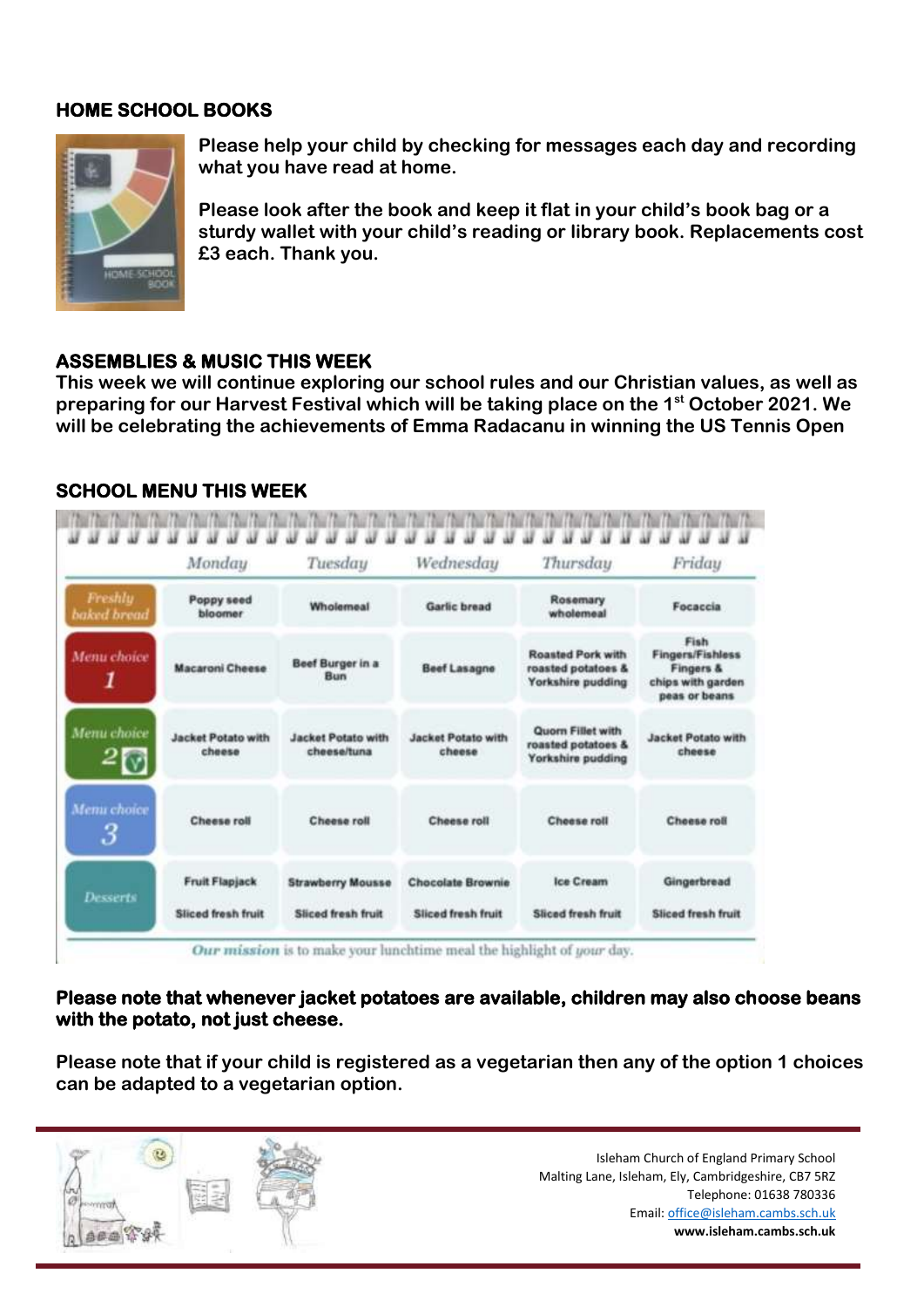#### **COVID ADVICE FOR FAMILIES**

dia dia d



Malting Lane, Isleham, Ely, Cambridgeshire, CB7 5RZ Telephone: 01638 780336 Email[: office@isleham.cambs.sch.uk](mailto:office@isleham.cambs.sch.uk) **www.isleham.cambs.sch.uk**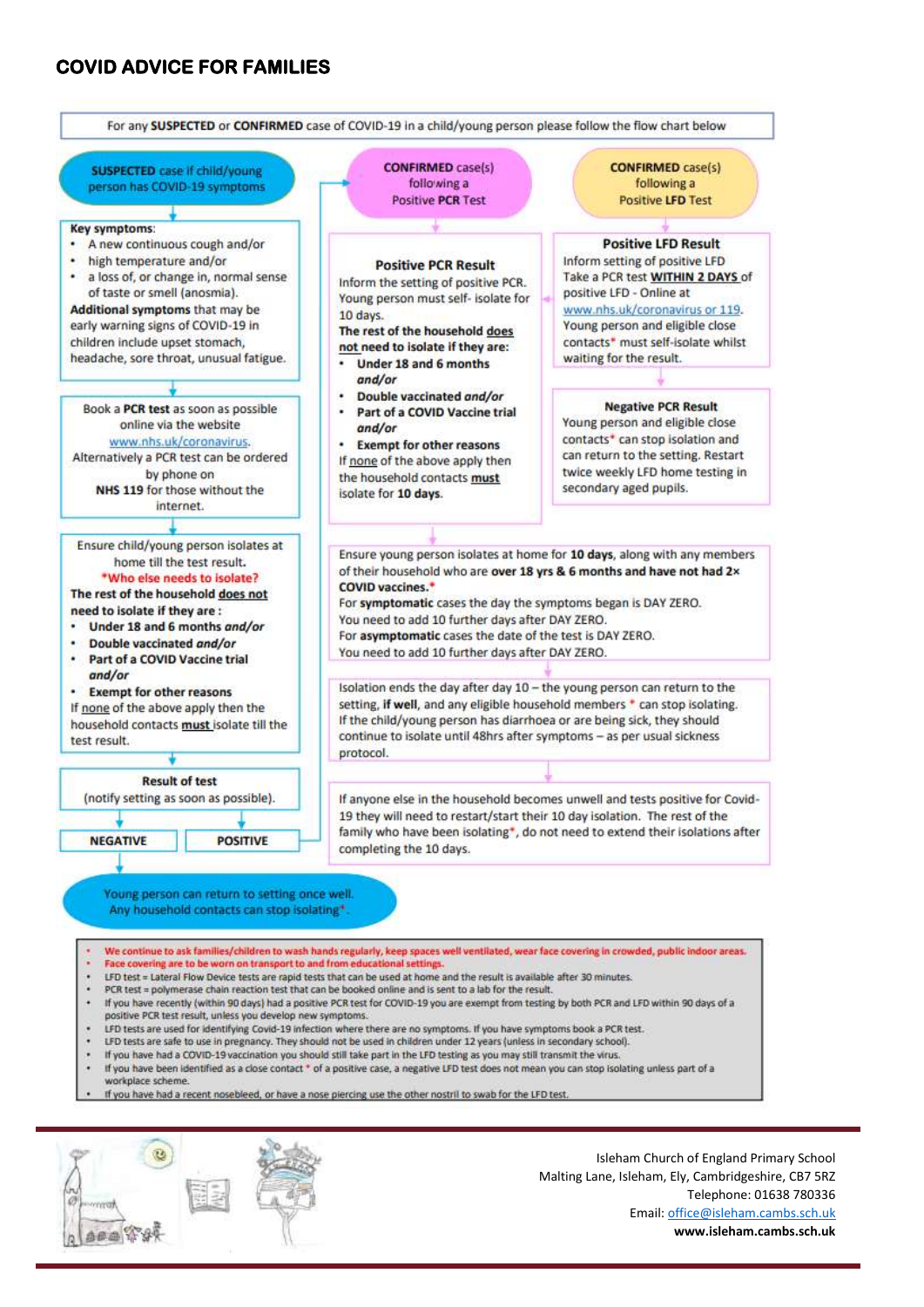# **PAYMENTS TO THE SCHOOL**

**Payments to the school are made through Pay360 online. Pay360 Education Payments is the new name for SIMS Pay. The product features and its functionality will remain the same. When you log into the system, you'll notice the Pay360 logo in place of the SIMS logo and the new name – Pay360 Education Payments, is used throughout** 



# **CLUBS AUTUMN TERM 1**

**Our Autumn clubs start this week. If you child has been allocated a place, he or she will have brought home a club allocation sheet on Friday.** 

**\*Digital Photography Club (Yrs 1-3) to 4pm with Mrs Skillern will take place this week on Tuesday as a one-off as Mrs Skillern will be accompanying the Year 6 residential from Wednesday to Friday.**

| <b>Monday</b>                                                                                                          | Tuesday                                                                                                                                                                                                                                                                                                                                                                | Wednesday | <b>Thursday</b>                                                                                                                                                                                                                                                                                                                                            | Friday |
|------------------------------------------------------------------------------------------------------------------------|------------------------------------------------------------------------------------------------------------------------------------------------------------------------------------------------------------------------------------------------------------------------------------------------------------------------------------------------------------------------|-----------|------------------------------------------------------------------------------------------------------------------------------------------------------------------------------------------------------------------------------------------------------------------------------------------------------------------------------------------------------------|--------|
| *Monday<br><b>lunchtime-KS2</b><br>extra swimming<br>(by invitation)<br><b>Miss Diplock &amp;</b><br><b>Ms Sassoli</b> | *Ocarina Club<br>(all years) 8am<br>to 8.45am with<br><b>Miss Simmons</b><br>*Art & Craft<br><b>Club (Yrs 3-6)</b><br>to 4pm with<br><b>Mrs Deacon</b><br><i><b>*Tag Rugby</b></i><br>$(Yrs 4-6)$ to 4pm<br>with Mr Tull<br><i><b>*Digital</b></i><br>Photography<br><b>Club (Yrs 1-3)</b><br>to 4pm with<br>Mrs Skillern (on<br><b>Tuesday for</b><br>this week only) |           | *Cosmic Yoga<br>$(Yrs 2-4)$ to 4pm<br>with Miss<br><b>Stanley</b><br><i><b>*Digital</b></i><br>Photography<br><b>Club (Yrs 1-3)</b><br>to 4pm with<br><b>Mrs Skillern-no</b><br><b>Thursday club</b><br>this week<br><b>*Coding Club</b><br>$(Yrs 4-6)$ to 4pm<br>with Mr Walker<br>*Premier<br>multisports<br>(Key Stage 2)<br>with Mr<br><b>Reynolds</b> |        |